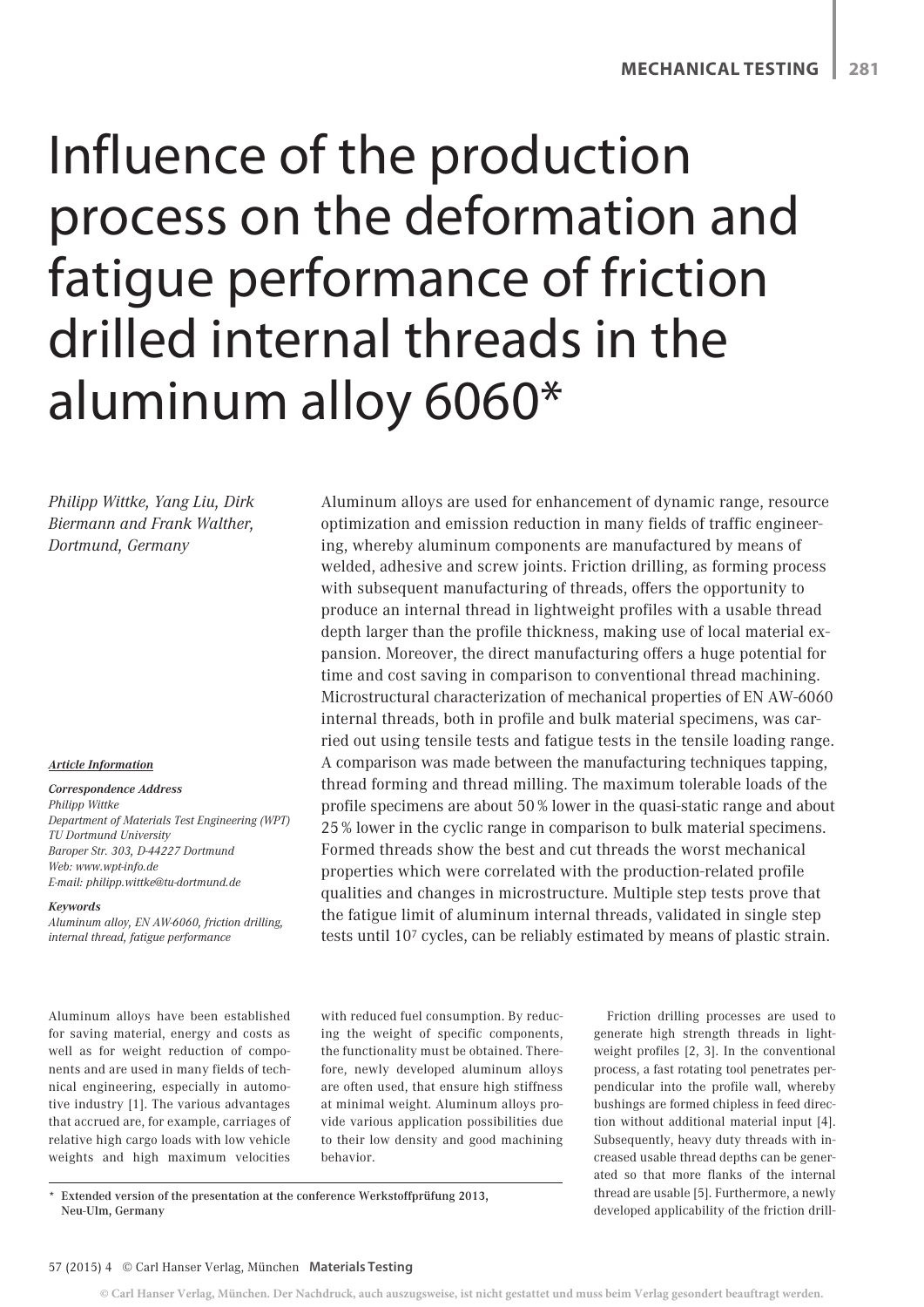ing process to generate sustainable internal threads is the machining of the crosssectional area of thin-walled profiles.

This contribution deals with the qualitative comparison of the mechanical properties of internal threads manufactured by means of the new method of friction drilling. The research focus is the characterization of the quasi-static and cyclic deformation behavior of internal threads from aluminum wrought alloy EN AW-6060 and the behavior correlation with the profile qualities and process induced microstructural changes.

#### U. **Testing strategy**

The mechanical properties of internal threads in rolled flat profile specimens were investigated to characterize the influence of the common manufacturing techniques tapping (thread cutting, TC), thread forming (TF) and thread milling (TM) on the quasi-static and cyclic deformation behavior, whereby extruded bulk material specimens with equivalent threads were used as a reference. Since the microstructures of flat profile and bulk material specimens vary, due to different heat treatments, this study focuses on the influence of different production chains on the mechanical behavior. Tensile and fatigue tests in form of continuous load increase tests in tensile load range were performed and microstructurally evaluated. The fatigue strength of internal threads was estimated in continuous load increase tests [6, 7] by the determination of the transition from nearly steady to significantly increasing materials response values (see Figures 6 and 7), and validated in single step tests until 107 cycles [8-10]. The maximum loads and fracture strains determined in quasistatic and cyclic investigations, respectively, were compared to quantify the production chain-related influences on the mechanical properties of the manufactured specimens. After the mechanical investigations, the results were correlated with the profile qualities and microstructural changes of the internal threads at initial condition, i. e., after manufacturing and before mechanical testing. For that purpose, longitudinal sections were prepared for metallographic investigations and microhardness tests at thread crests and roots.

### **Specimen preparation and experimental setup**

The core holes and M10 internal threads were drilled on a machining center (Grob, BZ 600) with three synchronic axes, a CNC path control system (Siemens, Sinumerik 840D) and a horizontally arranged main spindle with a speed range of  $n = 45...12500$  min<sup>-1</sup> including a tool holder system (HSK 80). The core holes in bulk material specimens were drilled by means of conventional drilling with a cutting speed of  $v_c$  = 222 m/min and a feed of  $f = 0.4$  mm. A peripheral speed of  $v_u = 330$  m/min and a feed of f = 0.025 mm were used for the friction drilling process in flat profile specimens, whereby the nominal diameter of the subsequent manufactured threads corresponded to the wall thickness of the specimens  $(d = 10 \text{ mm})$ . Tapping and thread



*Figure 1: Geometry of specimens, a) bulk material, b) flat profile* 

|                                  | Si   | Fe   | Cu   | Mn                        | Mg                | Cr   | Zn                       | Ti   | Al      |
|----------------------------------|------|------|------|---------------------------|-------------------|------|--------------------------|------|---------|
| DIN EN 573-3   0.3-0.6   0.1-0.3 |      |      | 0.1  | 0.1                       | $0.35 - 0.6$ 0.05 |      | 0.15                     | 0.1  | balance |
| Bulk material                    | 0.43 | 0.16 | 0.01 | $\leq 0.05$               | 1.55              |      | $0.01$   < 0.05   < 0.05 |      | 97.44   |
| Flat profile                     | 0.48 | 0.16 |      | $\leq 0.05$   $\leq 0.05$ | 1.46              | 0.02 | 0.01                     | 0.01 | 97.53   |

*Table 1: Chemical compositions of both alloys of EN AW-6060 type (wt.-%)*

forming were conducted with a cutting speed and peripheral speed, respectively, of  $v_c$  = 40 m/min, whereby the feed was determined by the control. Thread milling was conducted with a cutting speed of  $v_c$  = 300 m/min and a feed of f = 0.08 mm. The used geometry for bulk material and flat profile specimens including the position of the M10 internal threads are schematically shown in Figure 1.

The chemical compositions of both aluminum wrought alloys of EN AW-6060 type used for specimen preparation are given in Table 1 in wt.-%. The values were determined by an energy dispersive X-ray fluorescence spectrometer (Shimadzu, EDX-720-P). The limiting values for alloying elements and impurities, respectively, are also given as reference according to DIN EN 573-3. All elements are in the range according to the standard except magnesium whose values for bulk material and flat profile specimens are above the given maximum value.

Figure 2 illustrates the microstructures of bulk material (a) and flat profile (b) specimens before manufacturing as light micrographs taken with polarized light after electrolytic Barker's etching. The bulk material specimens were heated up and extruded at  $T = 430$  °C. The heat treatment of flat profile specimens lead to T6 condition, i. e. solution heat treatment and artificial aging. The grain sizes were determined by means of linear intercept method (see Table 2). Three different orthogonal planes were measured in two different directions to take account of possible anisotropy. The grain sizes in bulk material specimens are 229  $\mu$ m parallel to extrusion direction a<sub>3</sub> and 139-147 μm perpendicular to extrusion direction (grain deformation about 60 %). Flat profile specimens are characterized by grain sizes of 50-60 μm; thus more homogenous and independent from rolling direction  $a_1$  and about 60-75 % smaller than that in bulk material specimens.

Quasi-static tensile tests were performed at room temperature on a universal testing system (Shimadzu, AG-X plus) with a maximum load of 100 kN with an integrated high accuracy video extensometer (Shimadzu, TRViewX) for strain measurements. The experimental setup is illustrated in Figure 3a. A threaded steel rod M10 in strength class 12.9 was used as counter thread. The aluminum specimen was connected with a steel counter holder to the threaded rod. The geometry of the counter holder was equivalent to the geometry of bulk material specimens. The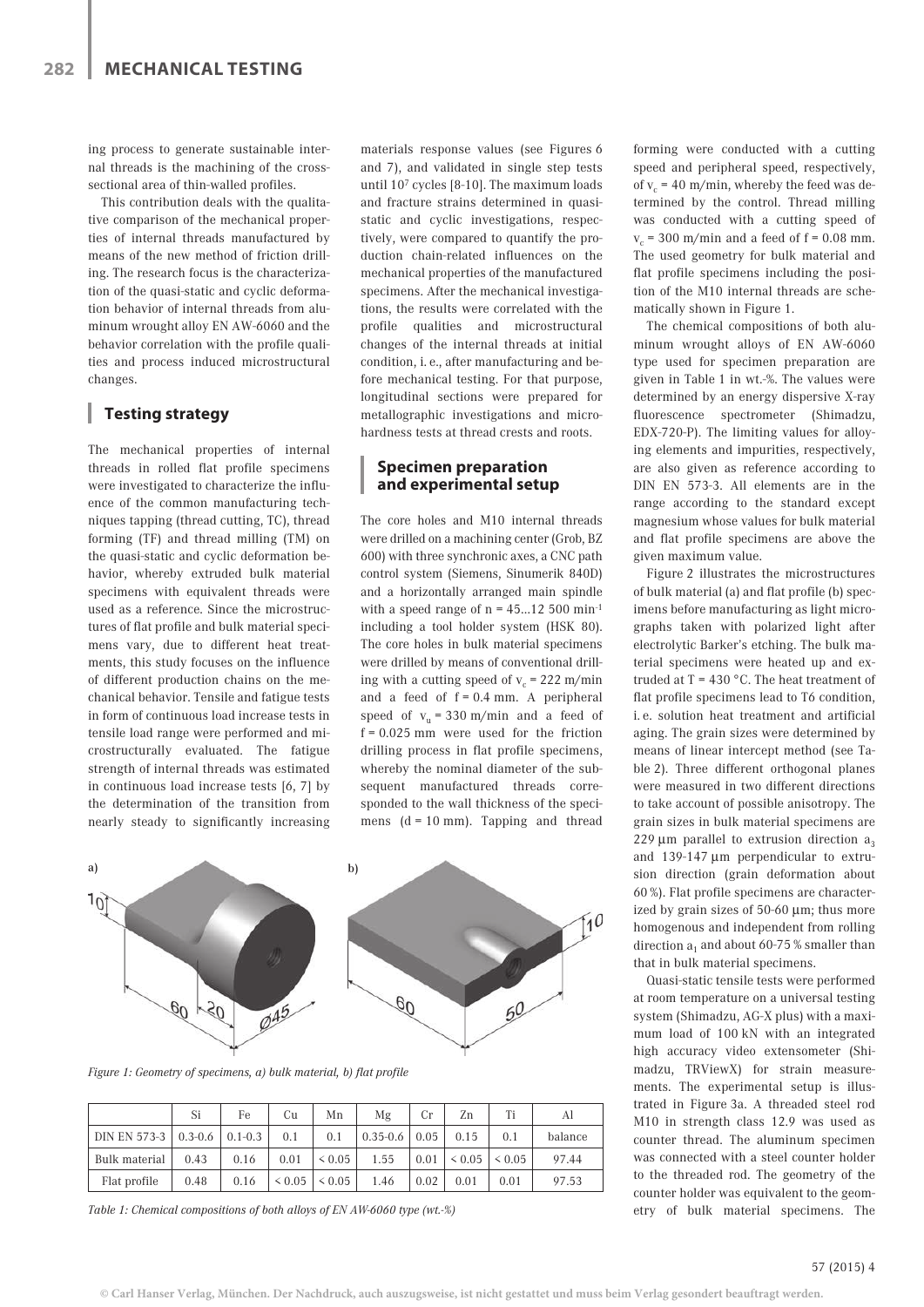



*Figure 2: Microstructure of specimens before manufacturing, a) bulk material, b) flat profile* 

threaded rod was screwed five turns into the test specimen, whereby a defined screw-in depth of  $t = 7.5$  mm was realized. Gauge marks in form of horizontally arranged white hashes on black background were used to measure the elongation by video extensometer in the area of the internal threads. The tensile tests were carried out with a deformation rate of  $\dot{\epsilon} = 2 \times 10^{-3} \text{ s}^{-1}$ (traverse speed  $v = 5$  mm/min) until the abort criterion  $F_{ac}$  = 5 %  $F_{max}$ , i. e. 95 % loss of maximum force  $F_{\text{max}}$ , was reached.

Continuous load increase tests (LIT) were carried out at room temperature on a servohydraulic fatigue testing system (Schenck PC63M with Instron 8800 control unit) with a maximum load of 63 kN. The specimens were loaded with sinusoidal load time functions at a load ratio of  $R = 0.1$  and a frequency of f = 10 Hz. The tests were started

at the quasi-damage-free load level  $F_{max,start} = 1$  kN and the load was continuously increased by  $dF_{max}/dN = 1 \text{ kN}/10^4$ until failure. Deformation-induced changes in strain and electrical resistance were determined load- and cycle-dependent as material responses [7-9]. The experimental setup for the fatigue tests is illustrated in Figure 3b. The specimen was assembled analogous to the tensile test and applied with a high precision direct current (DC) to measure the change in electrical resistance.

# **Results and discussion**

The maximum forces  $F_{max}$  were determined in quasi-static tensile tests. The force-total strain diagrams for thread cutting (TC), thread forming (TF) and thread milling

| Specimen             | <b>Direction</b> | Grain size (µm) |  |  |  |
|----------------------|------------------|-----------------|--|--|--|
|                      | $a_1$            | $147 \pm 13$    |  |  |  |
| <b>Bulk material</b> | a <sub>2</sub>   | $139 \pm 15$    |  |  |  |
|                      | $a_3$            | $229 \pm 21$    |  |  |  |
|                      | $a_1$            | $60 \pm 9$      |  |  |  |
| Flat profile         | a <sub>2</sub>   | $56 \pm 4$      |  |  |  |
|                      | $a_3$            | $50 \pm 4$      |  |  |  |

*Table 2: Grain sizes before manufacturing*

(TM) are illustrated in Figure 4 for bulk material (a) and flat profile (b) specimens. The slopes of the curves are quite similar for the different manufacturing techniques in their respective group. A linear force-total strain slope is followed by reaching maximum force with increasing total strain, then a force decrease and a secondary force maximum follows, before a declining trend leads to fracture.

For a better overview, the maximum forces of the tensile tests are illustrated in form of bar diagrams in Figure 5a. The values for flat profile specimens are about 56- 62 % less than those in bulk material specimens. In this context, cut threads (TC) show worst and formed threads (TF) best mechanical properties. In Figure 5b the failure force amplitudes  $F_{a,f}$  from continuous load increase tests are given in form of bar diagrams. The values for flat profile specimens are about 24-30 % less than those in bulk material specimens. Cut threads (TC) show worst and formed threads (TF) best mechanical properties, analogous to the tensile test results. In contrast to maximum loads, the fracture strains of flat profile specimens exceed the characteristic values of bulk material spec-



*Figure 3: Experimental setups with integrated flat profile specimen, a) tensile test, b) fatigue test*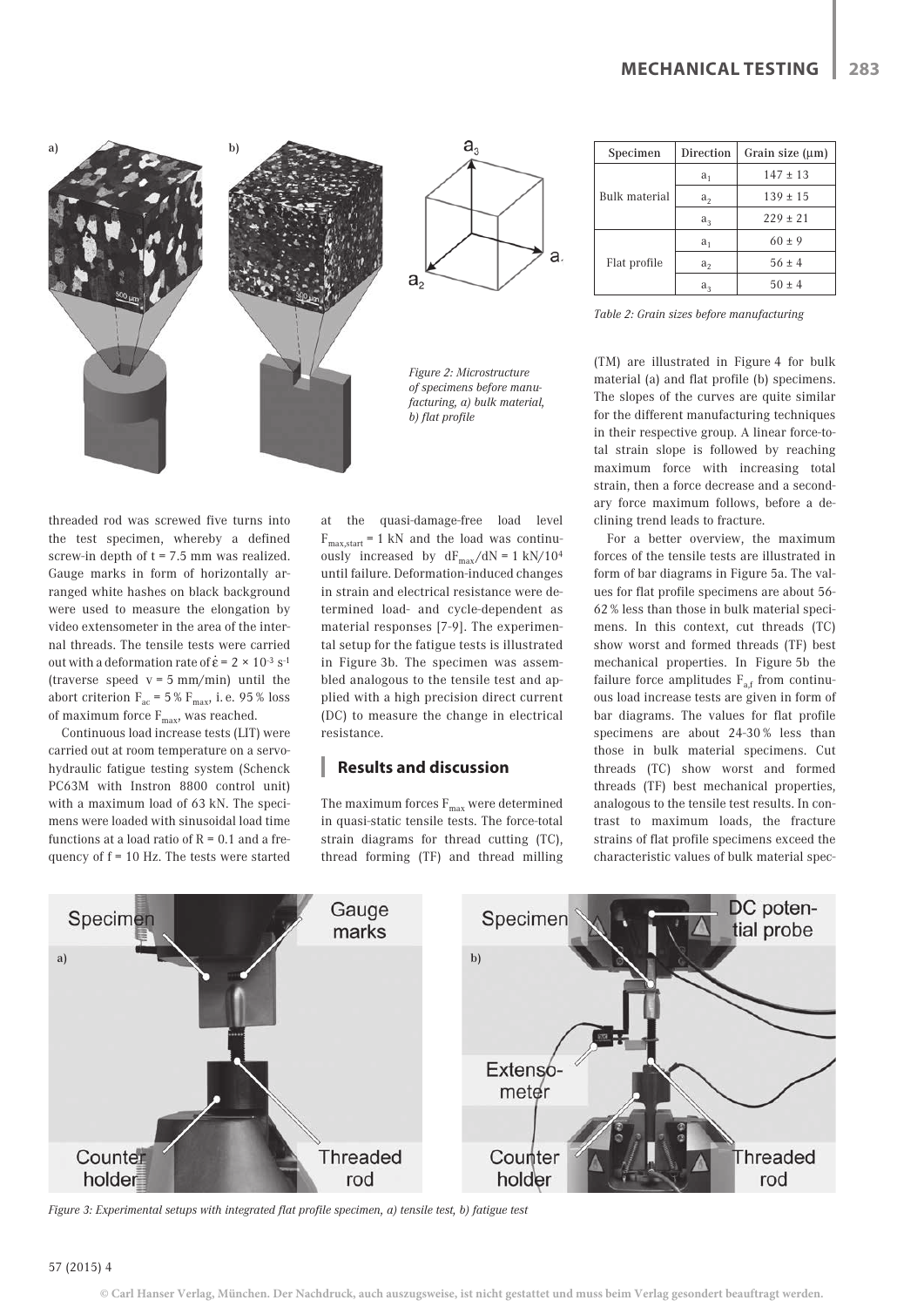imens in tensile and load increase tests. No special grading is identifiable concerning the different manufacturing techniques.

Figure 6a shows an example of a continuous load increase test (LIT) from a cut internal thread (TC) of a flat profile specimen. The force amplitude  $F_a$  and the maximum force  $F_{\text{max}}$ , respectively, the plastic strain amplitude  $\varepsilon_{a,p}$  determined from





*Figure 5: a) Maximum forces in tensile tests, b) failure force amplitudes in load increase tests*



*Figure* 6: a) Plastic strain amplitude and change in electrical resistance in continuous load increase test for a cut internal thread (TC) in flat profile specimen, *b) schematic illustration of clamped flat profile specimen with applied sensors*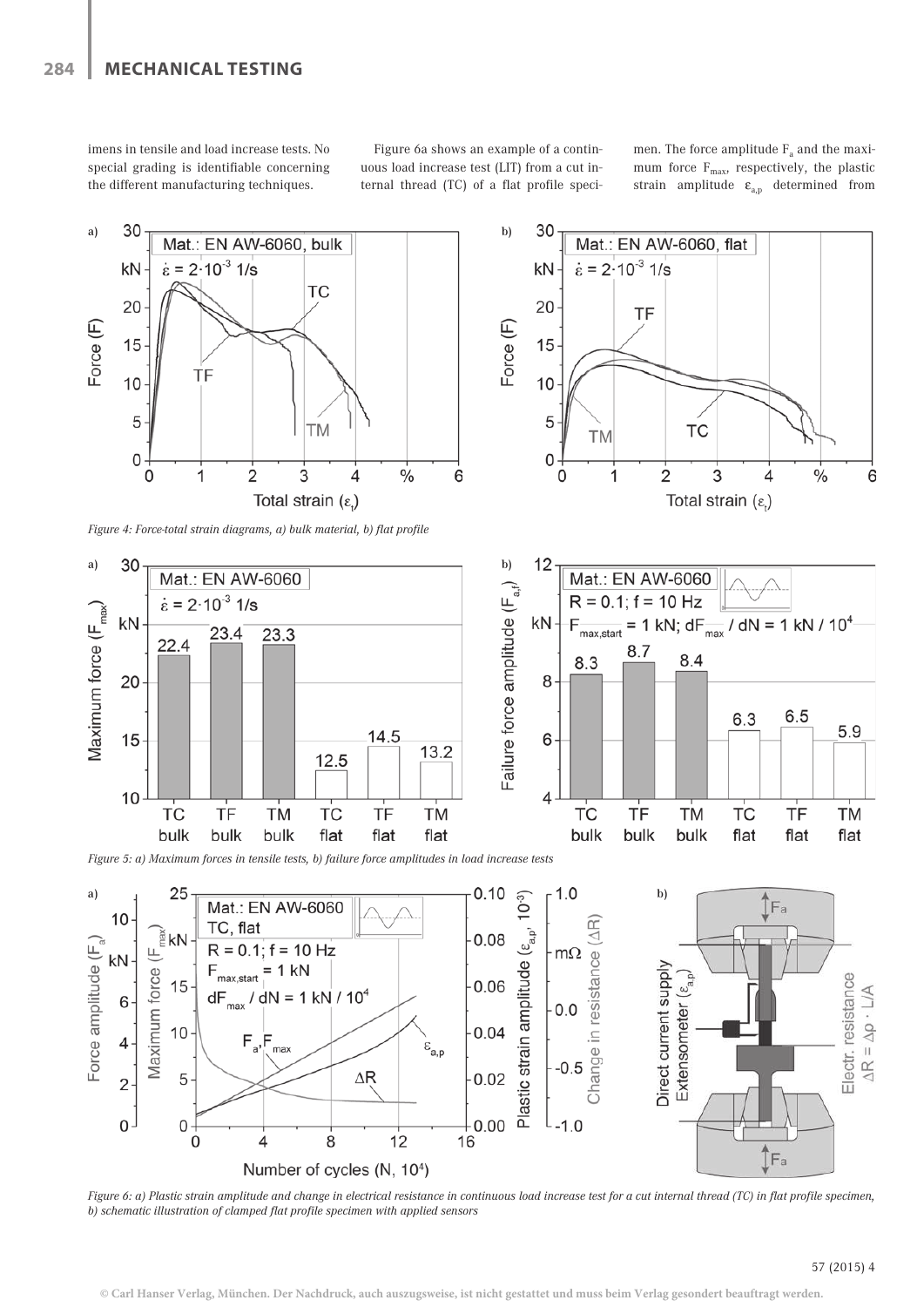

stress strain hysteresis loops and the deformation induced change in electrical resistance ΔR based on microstructural changes are plotted as functions of the load cycles N. The position of the applied sensors for a flat profile specimen is schematically shown in Figure 6b.

Starting at the quasi-damage-free load  $F_{\text{max.start}} = 1 \text{ kN}$ , the force was continuously increased by the rate  $\rm{dF_{max}}/\rm{dN}$  = 1 kN/104  $\,$ until failure. The change in electrical resistance ΔR shows a continuous decrease after a short increase during the initial load cycles. The contact area between the threaded rod and the internal thread increases during the test time. The measurement of the electrical resistance in DC mode seems to record only the macroscopic changes of the threads, so that microstructural changes cannot be distinguished. The plastic strain amplitude increases linearly with load cycles until about  $N = 8 \times 10^4$ which corresponds to force amplitude  $F_a = 4.0 \text{ kN}$ , followed by an exponential course until failure at  $F_{af} = 6.3$  kN after  $N_f = 1.3 \times 10^5$ .

For the estimation of the fatigue limit at  $N = 10<sup>7</sup>$  cycles, the development of the plastic strain amplitude was mathematically expressed as a differentiated polynomial. The slope of the derivative  $\varepsilon_{a,p}$  is given in Figure 7. The fatigue limit  $F_{\text{a.e. (LIT)}}$ was estimated as the force amplitude that leads to a significant change of the materials reaction [7, 9], which is given after the last minimum of the curve. The estimated fatigue limit for a cut internal thread (TC) in flat profile specimen was  $F_{a,e(LIT)} = 3.9$  kN at  $R = 0.1$ . The derivative  $\Delta R'$  approximates to nearly zero after about  $N = 2 \times 10^4$ .

Subsequent to continuous load increase tests, single step tests (SST) were performed to validate the estimated fatigue limits. Figure 8b shows an example of cyclic deformation curves for formed internal threads of flat profile specimens at load amplitudes of  $F_a = 3.5$  kN and 4.0 kN, re-

spectively. The plastic strain amplitude is nearly constant in the tests, whereby higher load amplitude leads to higher  $\varepsilon_{\text{an}}$ values and lower lifetimes  $N_f$ . The fatigue limit for a formed internal thread (TF) in



*Figure 8: a) Derivative of plastic strain amplitude in continuous load increase test, b) cyclic deformation curves for single step tests; formed internal threads (TF) in flat profile specimens*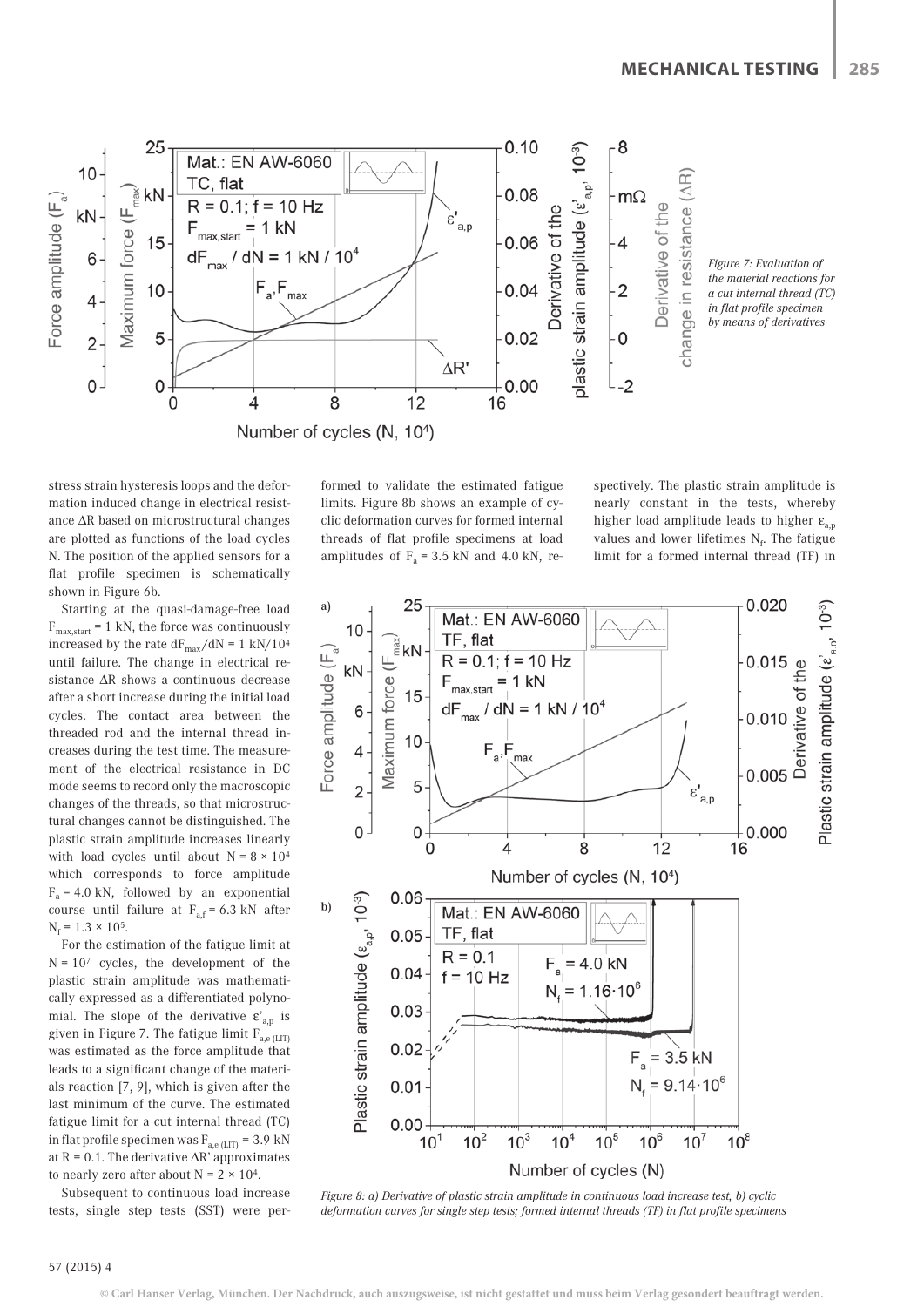flat profile specimen was estimated to be  $F_{\text{a e (LIT)}}$  = 3.8 kN and R = 0.1 in load increase test (see Figure 8a). In single step test at loading amplitude  $F_a = 4.0 \text{ kN}$ , the number of cycles to failure is  $N_f = 1.16 \times 10^6$ , whereas with  $N_f = 9.14 \times 10^6$  cycles, loading amplitude  $F_a = 3.5$  kN nearly exceeds ultimate number of cycles  $N = 10<sup>7</sup>$ . The accordance coefficient of the estimated and determined fatigue limit is about 108 %, i. e. that the fatigue limit estimated in load increase test is 8 % overestimated compared to validation under single step loading until  $N = 10<sup>7</sup>$  cycles. In other words, the fatigue limit estimated in load increase tests on the basis of the described mathematical basis will not reach  $N = 10<sup>7</sup>$  cycles but something in between  $N = 10^6$  and  $10^7$  cycles.

The profile qualities of internal threads in initial condition, i. e. after manufacturing and before testing, were microstructurally investigated for correlation approaches with the determined mechanical properties of the different manufacturing techniques. Flat profile specimens showed lower tolerable loads compared with bulk material specimens, due to oval forms of the core holes caused by the friction drilling pro-



*Figure 9: Measuring of thread crests to determine the profile quality of a cut internal thread (TC) in flat profile specimen*



*Figure 10: Microstructures of internal threads in bulk material and flat profile specimens at initial condition*

cess. Figure 9 shows a longitudinal section of a cut internal thread in flat profile specimen. The widths of the thread crests at the first three turns were measured lengthwisely and crosswisely. The lengthwise crests were not completely formed which was detected by higher values of the crest widths (about 470 μm in average) in contrast to the crosswise crest widths (about 270 μm in average). The third turn could not be measured lengthwisely because the threads were cut unevenly. Milled threads in flat profile specimens showed a similar picture and formed threads in flat profile specimens had pronounced characteristic claw shapes lengthwise.

The influence of the manufacturing technique on the microstructures of the specimens is illustrated in Figure 10 in form of micrographs. The different grain sizes for bulk material and flat profile specimens are due to the different heat treatments as discussed based on Figure 2. Cut threads, especially those from flat profile specimens, had thread profiles of low quality because the threads were cut unevenly. Formed threads showed characteristic claw shapes, whereby the claws from the flat profile specimens were closed. In addition, work-hardened microstructures were formed at the edge area of the thread crests and roots, respectively. The thread profiles from milled specimens are well constructed and do not show any conspicuous features.

The profiles from Vickers micro-hardness tests (Struers, Duramin-5) in thread crests and roots of formed internal threads (TF) in bulk material (a) and flat profile (b) specimens are shown in Figure 11. The basic hardness of bulk material specimens was about 80 HV 0.01 and that of flat profile specimens about 60 HV 0.01. Work hardening was detected at the edge area for formed internal threads in bulk material and flat profile specimens. The increase in hardness was about 20 % in bulk material and about 40 % in flat profiles in contrast to the basic hardness of material. For cut (TC) and milled (TM) internal threads no considerable hardness increases were detected.

# **Summary**

The quasi-static and cyclic deformation behavior of M10 internal threads made by the three different production chains tapping (thread cutting), thread forming and thread milling in aluminum alloy EN AW-6060 was investigated. For the determination of characteristic mechanical parame-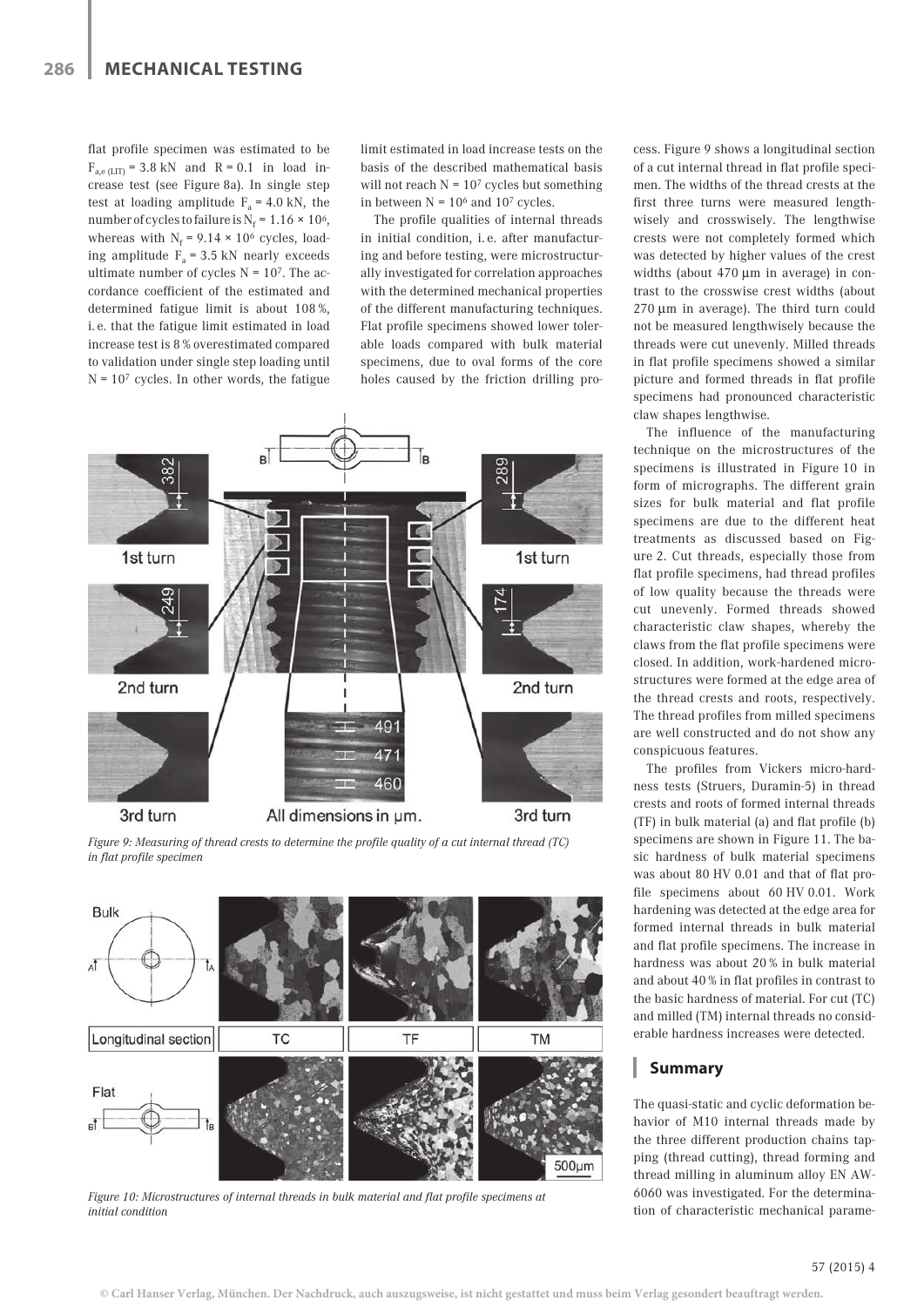

*Figure 11: Micro-hardness profiles in thread crests and roots of formed internal threads (TF) a) bulk material, b) flat profile*

ters test setups with optimized sensor systems were successfully developed. The total strain in tensile tests was measured using a video extensometer and for plastic strain amplitude measurements in fatigue tests a customized mechanical extensometer was used. Formed internal threads showed the best mechanical properties caused by process related work hardening along the thread flank. The thread quality of formed threads in bulk material and flat profile specimens was the best, followed by milled threads. Cut threads showed poor mechanical properties because of threads cut unevenly. Due to oval forms of the core holes caused by the friction drilling process, flat profile specimens could only tolerate lower maximum loads. The ratio of flat profiles to bulk materials between maximum forces in tensile tests was about 1 : 2 and between failure force amplitudes in load increase tests about 3 : 4. In contrast, flat profile specimens showed higher fracture strains than bulk material specimens. The fatigue limit leading to lifetimes between 106 and 107 cycles could be reliably estimated in continuous load increase tests by means of plastic strain amplitude. The new time and cost efficient thread machining processes show considerable advantages compared to the standard process and the presented short-time procedure for fatigue assessment allows

an process associated application for quality inspection and condition monitoring purposes.

# **Outlook**

The presented results provide the basis for further studies, e. g. to analyze the influence of thread manufacturing parameters on the mechanical properties of internal threads. Moreover, other lightweight materials, like aluminum cast alloys or magnesium alloys, could be investigated to extend the range of applications. For a detailed characterization of the microstructural changes in fatigue tests, additional sensors should be applied, e. g. alternating current (AC) potential probe and thermocouples. To evaluate the influence of different environmental conditions on the mechanical properties of internal threads, investigations at higher temperatures or under corrosive atmospheres would be conceivable.

#### **References**

- 1 J. Hirsch: Aluminum in innovative light-weight car design, Materials Transactions 52 (2011), No. 5, pp. 818-824
- DOI:10.2320/matertrans.L-MZ201132
- 2 S. F. Miller, P. J. Blau, A. J. Shih: Microstructural alterations associated with friction drilling of steel, aluminum, and titanium, Journal

of Materials Engineering and Performance 14 (2005), No. 5, pp. 647-653 DOI:10.1361/105994905X64558

- 3 S. F. Miller, J. Tao, A. J. Shih: Friction drilling of cast metals, International Journal of Machine Tools and Manufacture 46 (2006), No. 12, pp. 1526-1535 DOI:10.1016/j.ijmachtools.2005.09.003
- 4 T. Engbert, D. Biermann, A. Zabel: Fließbohren und Gewindeformen an Mehrkammerhohlprofilen, VDI-Z. Integrierte Produktion 152 (2010), No. 3, pp. 40-42 (in German)
- 5 T. Engbert, D. Biermann, A. Zabel: Internal threads for thin-walled sections, Proceedings of the 12th International Conference on Aluminum Alloys, Yokohama, Japan (2010), pp. 601-606
- 6 P. Wittke, M. Klein, F. Walther: Corrosion fatigue behaviour of creep-resistant magnesium alloy Mg-4Al-2Ba-2Ca, Procedia Engineering 74 (2014), pp. 78-83 DOI:10.1016/j.proeng.2014.06.228
- 7 B. Ebel-Wolf, F. Walther, D. Eifler: Cyclic deformation behaviour and lifetime calculation of the magnesium die-cast alloys AZ91D, MRI 153M and MRI 230D, International Journal of Materials Research 98 (2007), No. 2, pp. 117-122 DOI:10.3139/146.101443
- 8 F. Walther, D. Eifler: Cyclic deformation behavior of steels and light-metal alloys, Materials Science and Engineering A 468-470 (2007), pp. 259-266 DOI:10.1016/j.msea.2006.06.146
- 9 P. Starke, F. Walther, D. Eifler: "PHYBAL" a short-time procedure for a reliable fatigue-life calculation, Advanced Engineering Materials